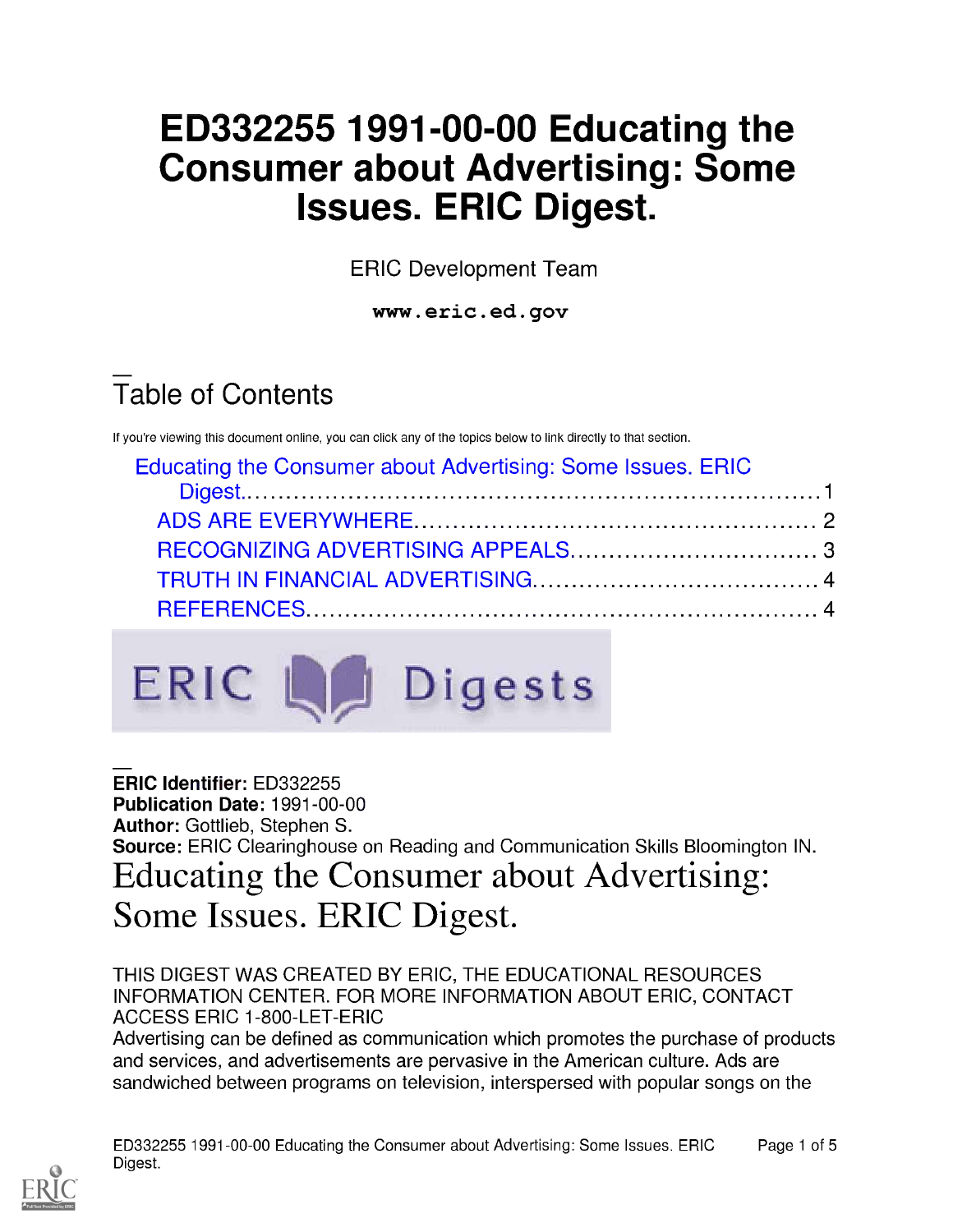radio, and scattered among news features in the daily paper. While advertisements may distract from a TV program or a newspaper's other messages, might they also serve a more positive purpose? Can advertising advance consumer knowledge? At the same time, can consumer education help people become more knowledgeable and critical about the goals of advertising? This digest provides a basic overview of issues related to advertising and the consumer.

#### ADS ARE EVERYWHERE

People sometimes complain about the perceived overabundance of advertising in daily life. While consumers are accustomed to ads on television and in magazines, commercial promotion appears to be cropping up in more and more places. A proposed cable TV channel (Channel One) for use in schools faltered when it was learned that the channel would carry commercials aimed at the students, but it now appears to be heading for success, even though school administrators are divided on its merits (Rist, 1989). A profile of Channel One founder, Chris Whittle, in "The New York Times" reported that, while many teachers and administrators extol the value of the newscast which Channel One presents, others will never accept the infusion of commercialism in the schools. Whittle, however, has already signed up the 8600 schools he needed to cover his capital costs and achieve the audience size he felt would interest advertisers (Kleinfield, 1991).

Advertising is also found in some of the free curriculum materials which businesses supply to schools. A content analysis of materials within the areas of nutrition, energy, and economics education revealed that business-sponsored materials were found to contain significantly more advertising statements than did non-business-sponsored materials. Additionally, sponsored materials contained significantly more references to brand names/models and more company/brand logos and names than did non-sponsored materials. Many educators believe that the value of these materials is suspect, because of the preponderance of the commercial message over the informational content (Rudd 1986).

Each time a new communications technology is developed, merchants are quick to devise ways of exploiting the medium for advertising purposes. Advertisers move rapidly to exploit the commercial possibilities of radio, television and cable. Facsimile machines are now used to transmit ads. Sports arenas' and stadiums' electronic scoreboards carry product names in yards-high lettering. The developing technologies of teletext, electronic mail, and interactive cable television are now being used to sell products as well. Research suggests that as a result of these developments, advertising is now less likely to contain meaningful product information, and more likely to be intermingled with other kinds of messages (Sepstrup 1986). Consumers, as the targets of these increasingly complex promotional strategies, must become much more aware of the persuasive nature of advertising.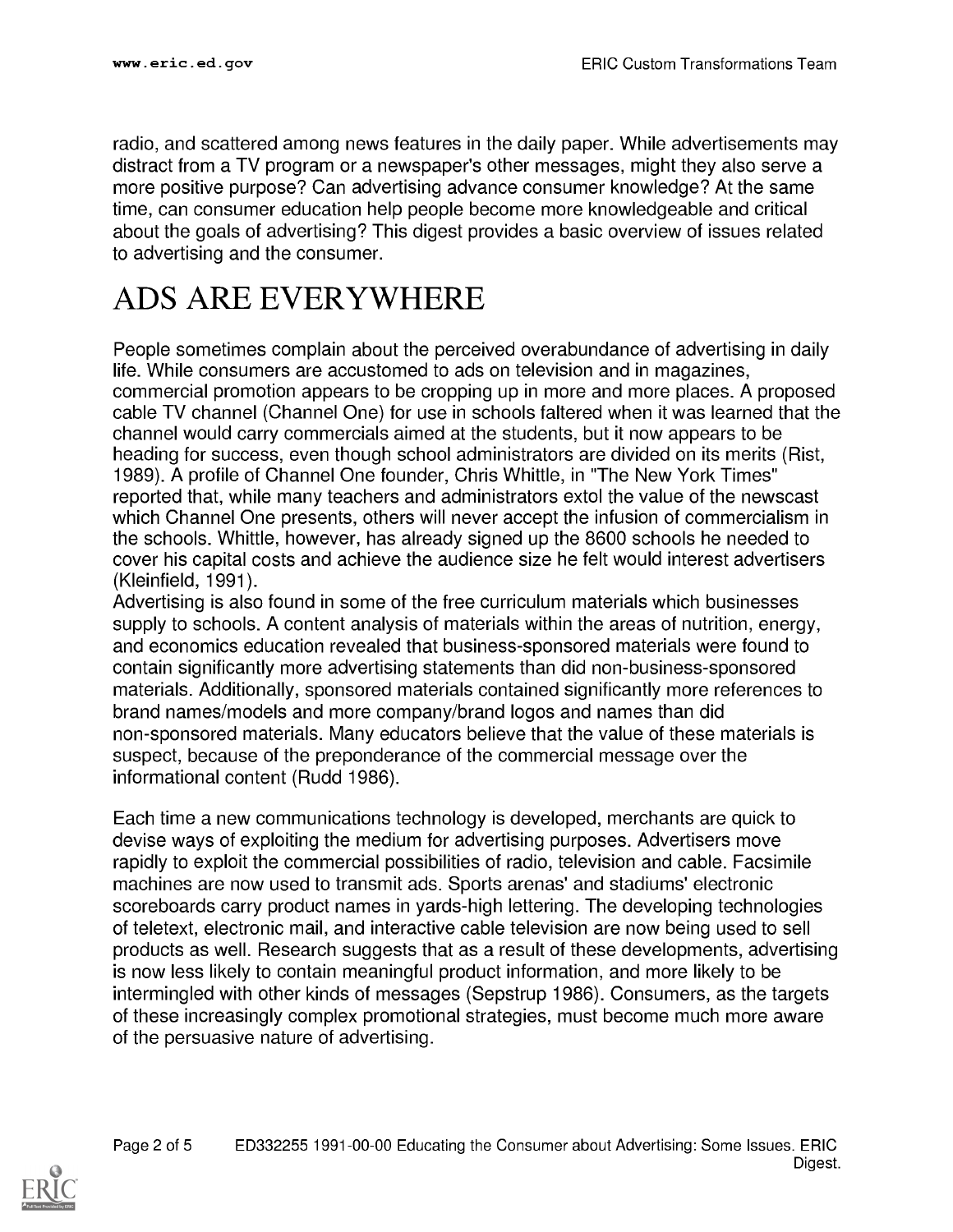## RECOGNIZING ADVERTISING APPEALS

Advertising serves some very important purposes. It promotes competition among producers of products and services, keeps prices low through the development of mass markets, encourages store owners to stock a variety of items, supports free expression by funding media sources, and spurs invention. In theory, access to all available information on a given product should promote all of these ends and allow a consumer to make the most intelligent possible product purchase decisions. In practice, no one takes the time to gather that many facts. The amount of information needed to make a knowledgeable product purchase depends on such considerations as the cost of the product and the difficulty of obtaining further data. At some point, the cost of the additional information will exceed the value of the product. Intelligent consumers learn to balance these factors, and students can cultivate this skill through appropriate learning exercises (South Carolina 1983).

The average person is exposed to dozens of advertisements every day. A student may not appreciate just how influential advertising is until confronted with large numbers of familiar slogans, logos, and characters taken directly from the ads. Teachers can encourage students to identify advertisements and examine their content. Students must learn to separate facts from images, and to tell the difference between what the ads imply and what they actually say (Hawaii 1982). It is possible to identify many kinds of advertising appeals (snob appeal, statistics, humor, etc.), and even elementary school children can learn to recognize these. The students can gain an appreciation of the diversity of advertising appeals through discussion, analysis of commercial messages, creation of advertisements for imaginary products, and other classroom activities (Dianna 1983; Garrahy 1982).

Unscrupulous advertisers will sometimes advertise products that are just too good to be true. The Latin maxim, "caveat emptor," which means "let the buyer beware," is an important phrase to keep in mind when making consumer purchases. A child can learn that purchasers do not ordinarily get something for nothing. It is preferable if the child grasps this lesson before getting cheated, rather than afterwards. Teachers should encourage students to scan the daily newspaper or television for ads that do not ring true (Greenup 1983). The more exposure a child has to the motivations that lie behind questionable advertising methods, the less likely it will be that the child will be fooled by such tactics.

The relationship between advertising and consumer knowledge has been the subject of much study. Interestingly, there does not appear to be a necessary connection between the amount of advertising to which a child is exposed and that child's consumer knowledge. In fact, one study indicates that the viewing of television advertising may render an adolescent more susceptible to inflated advertising claims. At the same time, consumer education courses appear to increase student dissatisfaction with the marketplace, suggesting that such courses increase awareness of unfair business practices (Moschis 1983).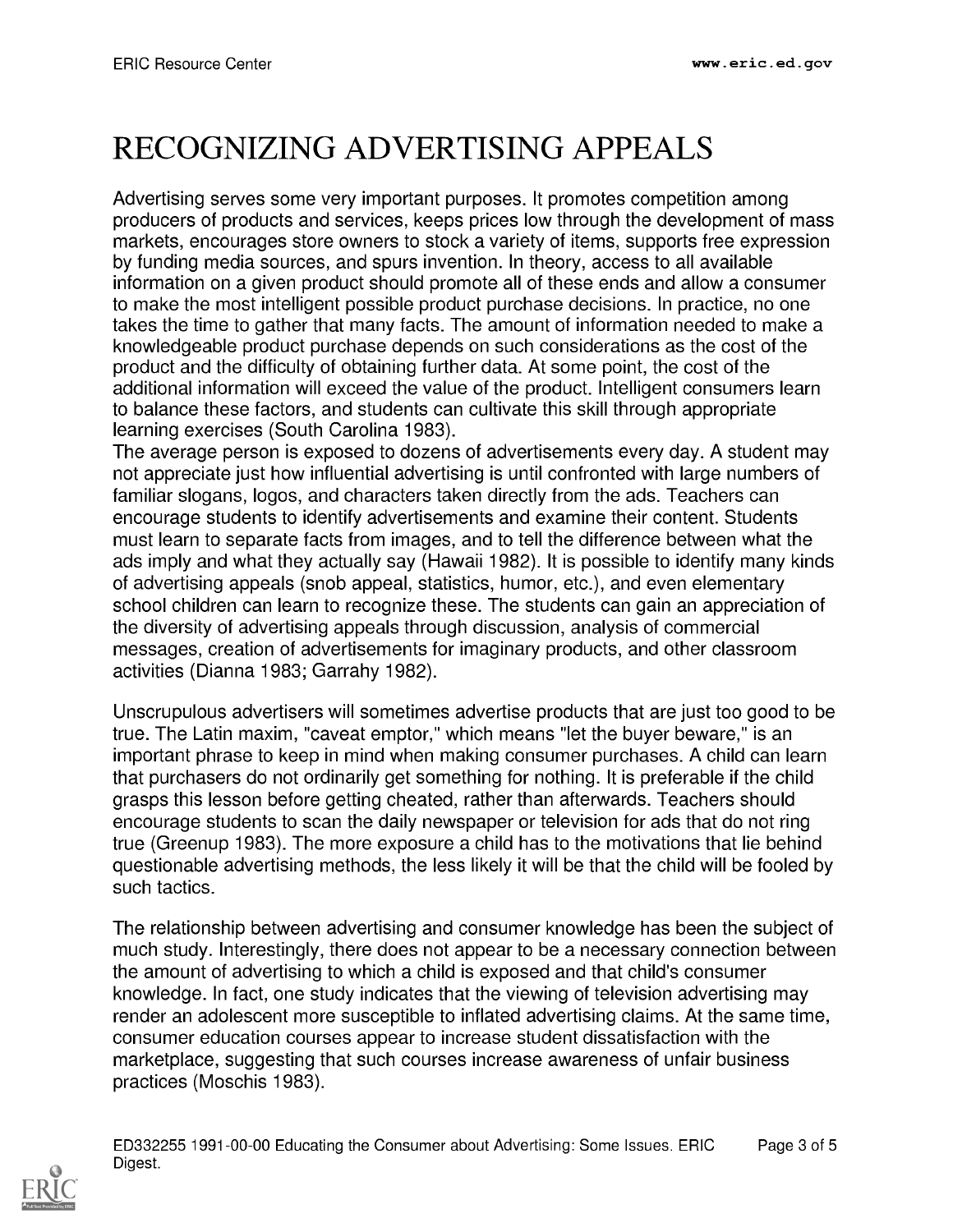### TRUTH IN FINANCIAL ADVERTISING

Consumer vulnerability to deceptive advertising is particularly acute in the area of financial services. Individuals often have little knowledge of the workings of credit, leases, security agreements, and so on. It is sometimes difficult to obtain information on such subjects that would be meaningful to the average consumer, so it is especially important that consumers be on guard against misleading or fraudulent advertisement. Because of the great inequality of bargaining power in this area, the government often backs up the consumer with protective laws.

The desire for accurate information regarding consumer borrowing has been the driving force behind a great deal of legislation in Congress and in the legislatures of the 50 states. Regulations such as the federal Truth in Lending Law are designed to protect individuals from misleading practices by loan institutions. An important portion of the law provides that if one feature of a credit arrangement is mentioned in advertising, other important loan terms must also be explained. Similar provisions in the Consumer Leasing Act protect consumers who enter into lease agreements. The intent of these laws is to extend the government's help to the making of informed decisions on difficult financial matters (Fed. Res. 1981, 1983).

#### REFERENCES

Board of Governors of the Federal Reserve System. "Truth in Leasing." February 1983, 5p. [ED 235 072]

Board of Governors of the Federal Reserve System. "What Truth in Lending Means to You." June 1981, 5p. [ED 235 0711

Dianna, Michael A. "Buy, Buy, Buy: How to Recognize Advertising Appeals." 1983, 6p. [ED 242 573]

Garrahy, Dennis J. "Consumerism Theme." California: Vista Unified School District, 1982, 63p. [ED 241 441]

Greenup, Tess. "Newspaper Activities for Young Consumers." Albuquerque: Albuquerque Tribune-Journal (Newspapers in Education project), 1983, 17p. [ED 246 002]

Hawaii State Dept. of Education. "Consumer Education (A High School One-Semester Course)." December 1982, p24-27. [ED 238 791]

Kleinfield, N. R. "What is Chris Whittle Teaching Our Children?" New York Times (Magazine), May 19, 1991.

Moschis, George P. and Roy L. Moore. "A Longitudinal Study of Consumer Socialization." Paper presented at the Annual Meeting of the Association for Education